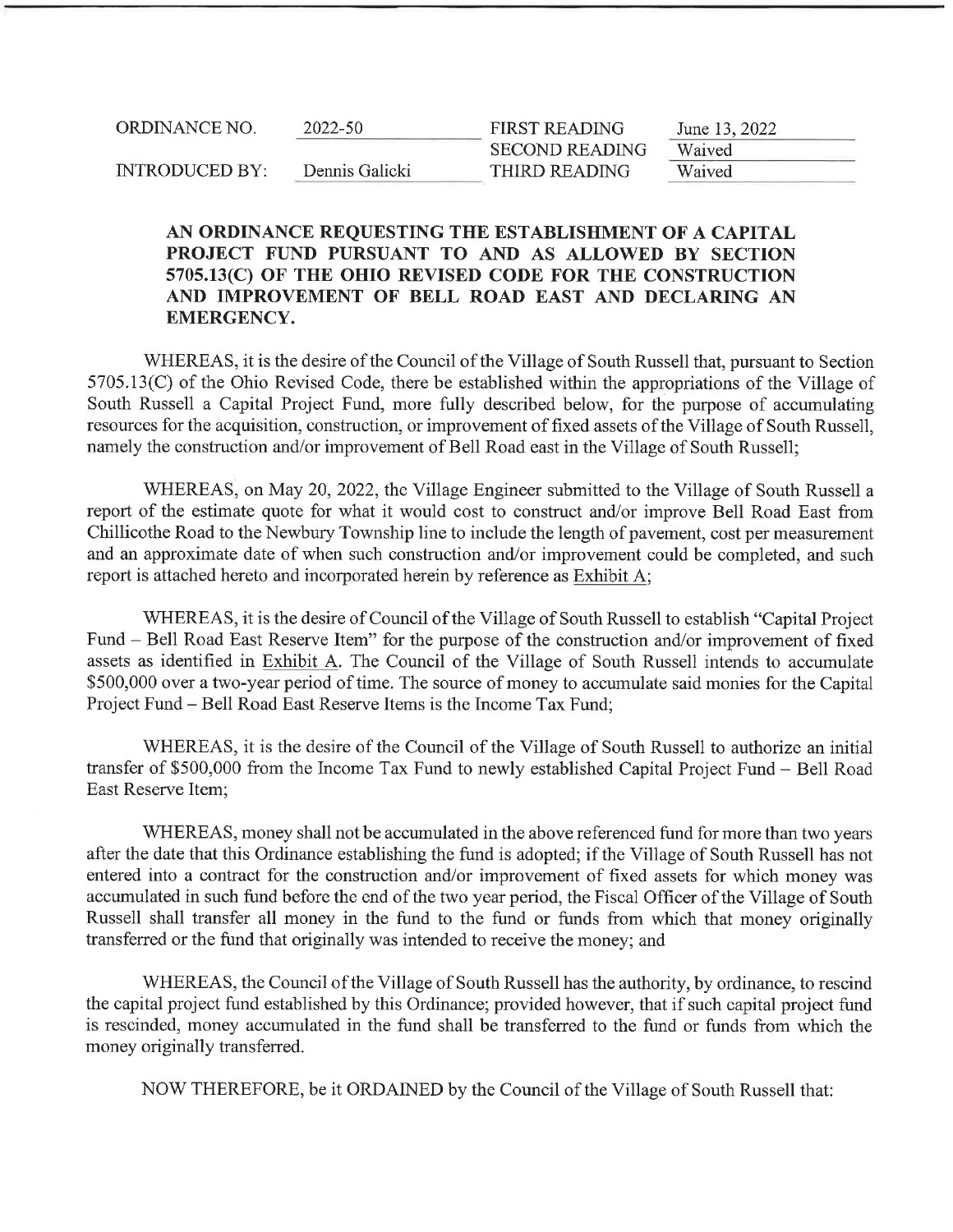SECTION 1. It is hereby requested that the Fiscal Officer of the Village of South Russell establish Capital Project Fund - Bell Road East Reserve Item as described above pursuant to and as permitted by Section 5705.13(C) of the Ohio Revised Code.

SECTION 2. It is hereby found and determined that all formal actions of this Council concerning and relating to the passage of this Resolution were adopted in an open meeting of this Council, and that all deliberations of this Council and of any of its committees on or after December 2, 1975, that resulted in formal actions, were in meetings open to the public in compliance with all legal requirements, including Section 121.22, Ohio Revised Code.

SECTION 3. This Ordinance is hereby declared to be an emergency measure necessary for the immediate preservation of the public health, safety, and welfare and for the further reason that this Ordinance must be immediately effective to enable the Village to begin reserving such funds in the Capital Project Fund - Bell Road East Reserve Item for the construction and/or improvement of Bell Road east needed by the Village; wherefore, provided it receives the affirmative vote of at least two-thirds (2/3) of all members elected to Council, this Ordinance shall be in full force and effect immediately upon its passage.

'lean XI K

Mayor - President of Council

ATTEST: anulle Romanavaki Fiscal Officer

I certify that Ordinance No. 2022 - 50 was duly enacted on the 13th day of June, 2022, by the Council of the Village of South Russell, and posted in accordance with the Codified Ordinances of the Village.

Danulle Romanoi

Fiscal Officer